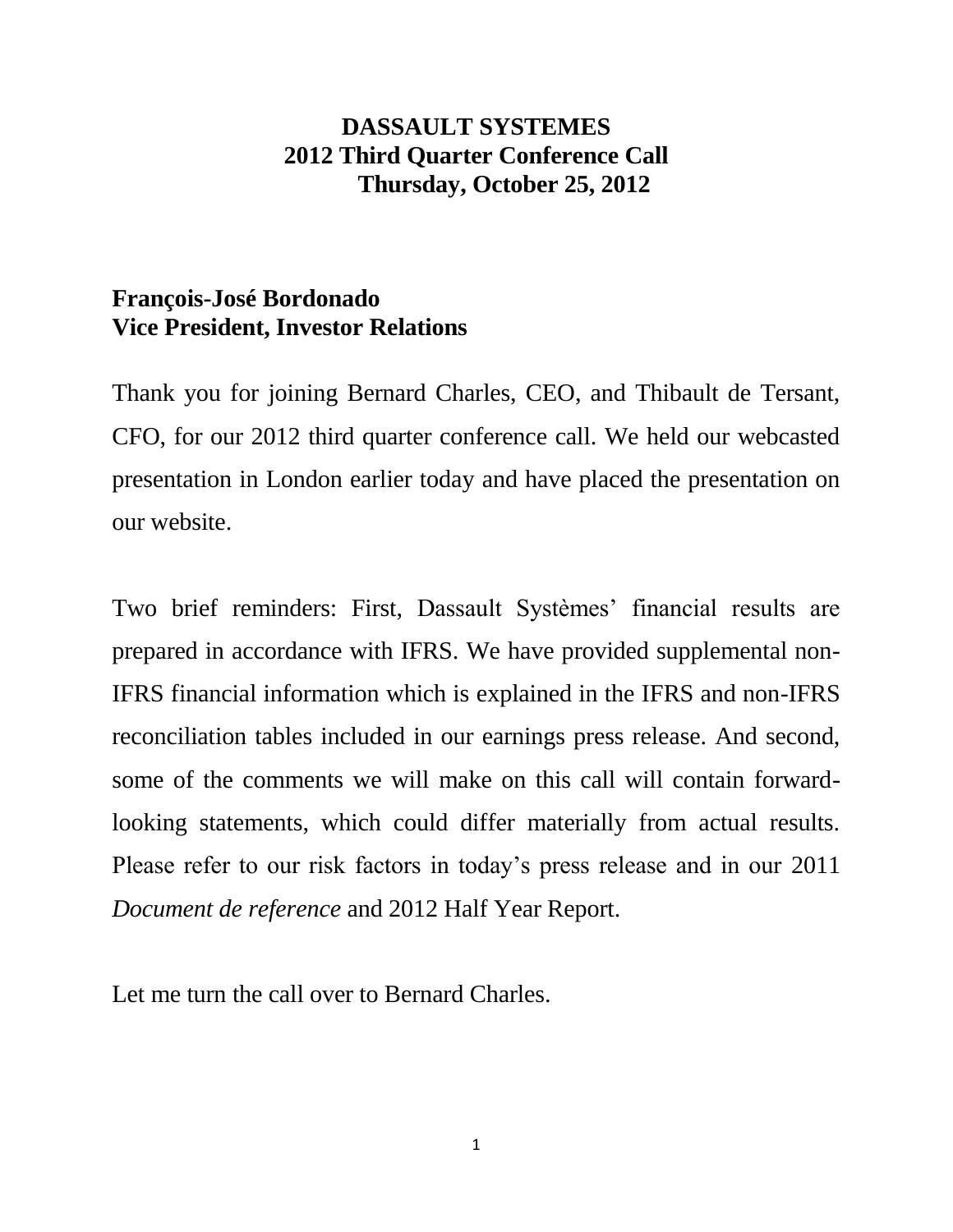## **Bernard Charles President and Chief Executive Officer**

.

### **Introduction**

Thank you for joining us on this call. As always we thank you for your interest in Dassault Systèmes.

## **Summary 2012: Launch of Industry Solution Experiences Strategy**

2012 represents an important juncture, the beginning of our next decade with 3DEXPERIENCE driving much of what we are doing as a Company. People have asked me if this a major transformation? Like product lifecycle management when we introduced it in 1999 I believe 3DEXPERIENCE will represent a major inflection point for our industry.

Our vision is sustainable innovation harmonizing product, nature and life. With the addition of Gemcom International under the new brand, GEOVIA, we are firmly touching nature.

2012 is as well the launch of our Industry Solution Experiences strategy. We have two principle goals: first, to bring more value to customers by targeting very precisely their key priorities and we want to do this by offering a multi-brand approach where we have done all the work to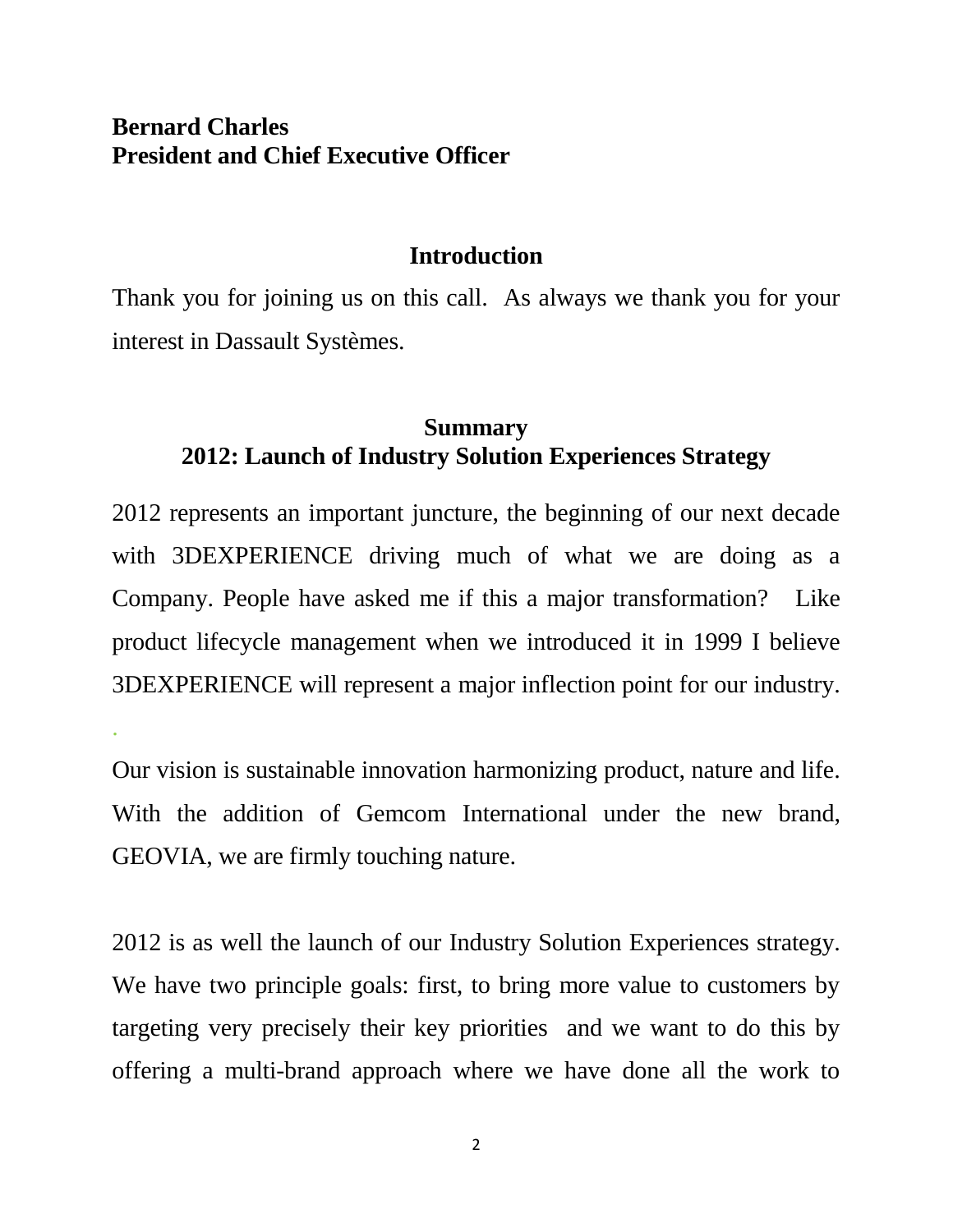combine the appropriate capabilities and technologies together. By doing so, we simplify deployments and in turn, help them achieve a faster return on their investment and a better experience. This year we are unveiling a number of industry solutions − for transportation and mobility, consumer packaged goods- retail, in AEC and others that we are rolling out.

Turning to our results, we reported a 16% increase in non-IFRS earnings per share, and 15% year-to-date. While we have clearly seen signs of the macroeconomic slowing in our own businesses, we also see good interest from companies in key areas as I will discuss very shortly, so we are upgrading our guidance for the fourth quarter and the full year in turn.

If Thibault and I are correct, we will cross the 2 billion euro revenue milestone this year thanks to the work of our 10,000 employees  $\&$ colleagues and our already large and fast-growing network of partners around the globe, a very unique asset to Dassault Systèmes. So it has taken us six years to double our revenue. Let's see how much time it takes us to reach the next double.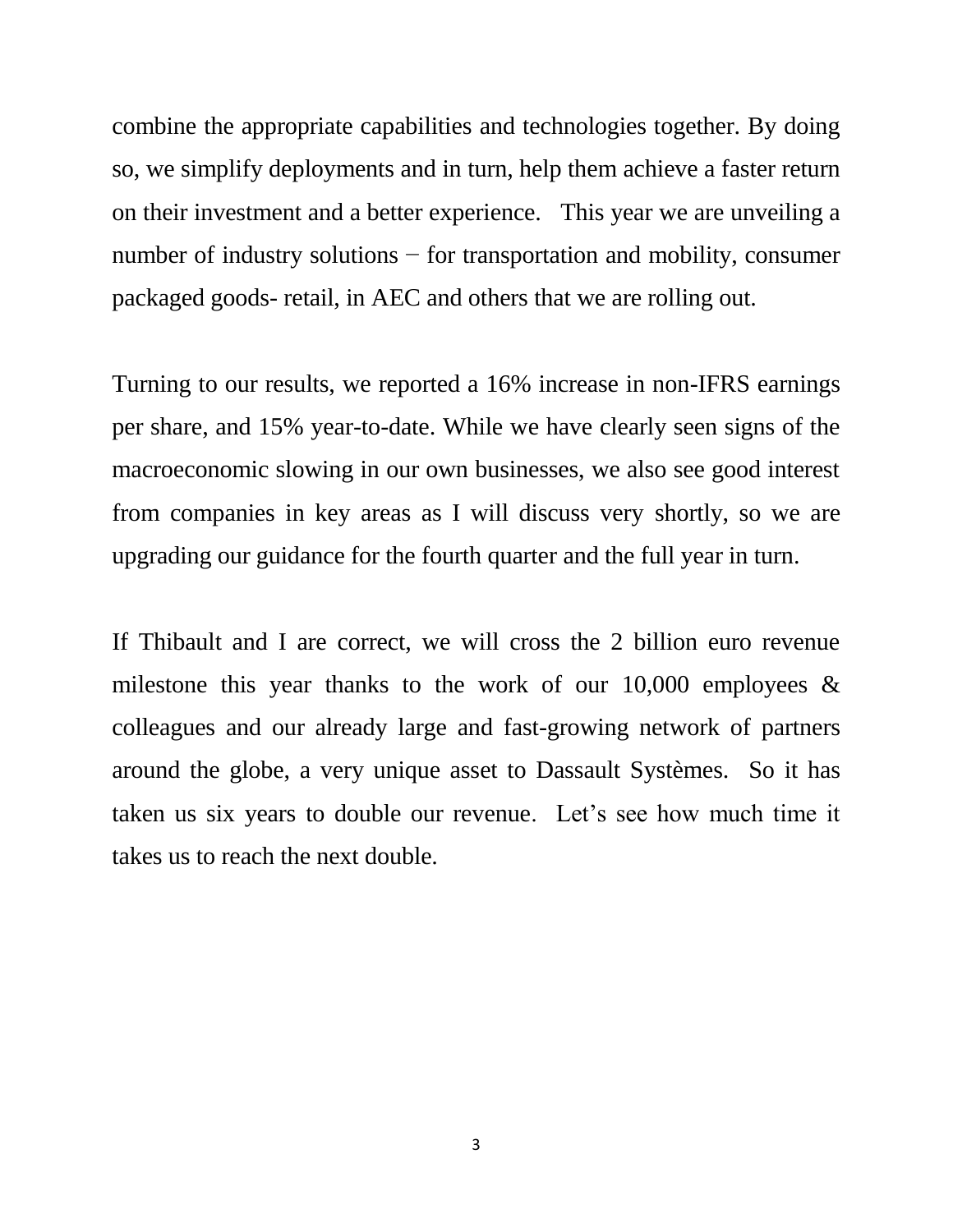### **Q3 2012 Business & Strategy Review**

Turning now to a business review, I would like to share some examples of what we are doing with customers:

 These examples illustrate clients continuing interest in investing to drive innovation, extend their global efficiency, and on projects of varying types, providing a quick return on investment – a proven payback, helping de-risk some of the uncertainty of the macro environment.

My first customer example is from Russia. In fact I just returned from our 3DEXPERIENCE Forum in Moscow, where more than 700 customers across seven industries from Russia and CIS, were present. This year, Alexey Rakhmanov, Deputy Minister of Industry and Trade, was there and spoke about the importance of innovation in manufacturing transformation.

We are pleased that AVTOVAZ has selected CATIA to help accelerate its transformation – by enabling multiple car production programs at the same time and by improving its car design and engineering processes with CATIA's digital mock-up capabilities.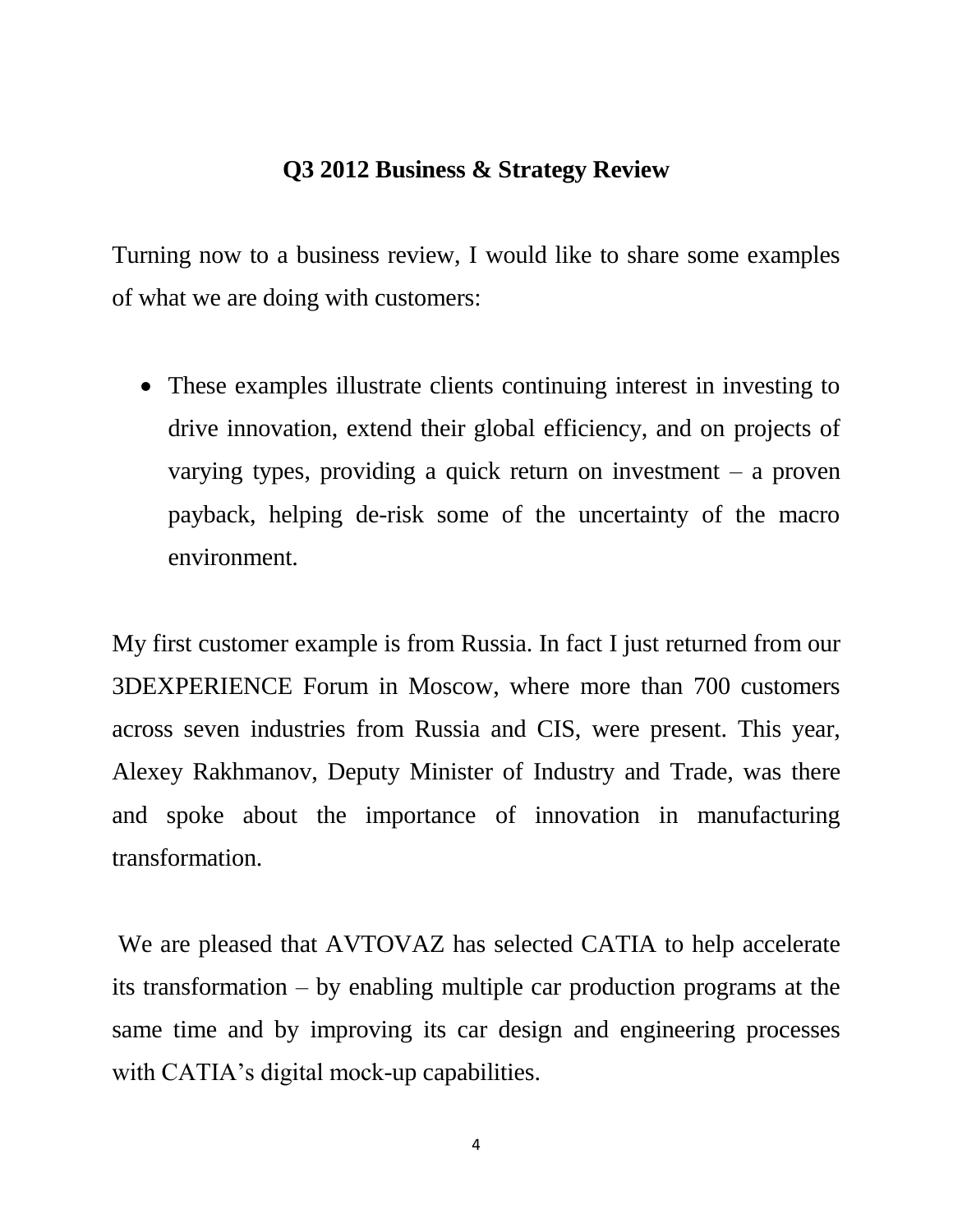In high tech, Pegatron has select CATIA and ENOVIA V6 to increase its global efficiency by reducing the cycle time for design and manufacturing − very critical issues given its role as one of the largest providers of design and manufacturing services to the world's leading high tech companies.

In the retail industry, Fossil, a well-known American clothing and accessories retailer, is using ENOVIA V6 to drive innovation and global efficiency.

And in mobile phones, Samsung is using SIMULIA to simulate finger touch usage on its phones to better understand the ergonomics and human-device interaction. And this illustrates very clearly what we are saying with 3DEXPERIENCE.

Coming back to Russia, let me share a final customer showcase involving three of our brands. NIAEP, the leading Russian nuclear power plant, and construction company has selected DELMIA, CATIA and ENOVIA V6 to reduce plant construction time and costs and improve quality and safety.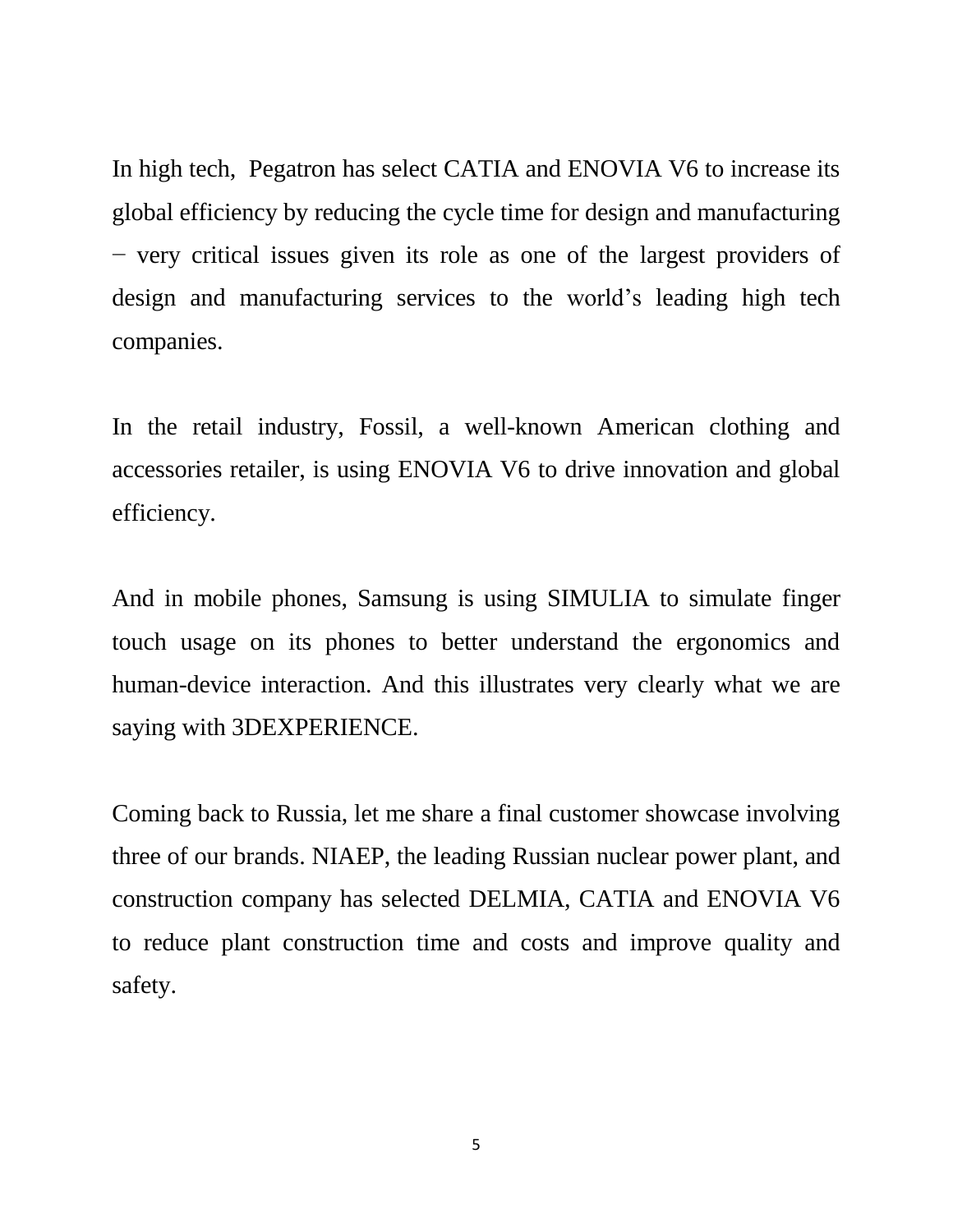The third quarter was also the introduction of SOLIDWORKS 2013. The buzz on this latest release is that it is one of SOLIDWORKS best – delivering faster model creation, great performance and enhanced collaboration. Congratulations to the team. I am confident that SOLIDWORKS will soon reach its next milestone – two million commercial and educational users.

## **Harmonizing Products with NATURE and Life: GEOVIA: Expanding to the Natural Resources Industry**

As we have discussed, one of the three elements of our purpose is nature, to be able to model and simulate the planet by mastering geophysics. We are beginning in mining with Gemcom. I had my first opportunity to attend MINExpo in Las Vegas with Rick Moignard and several executives in September. This is the world's largest mining tradeshow. During the event we met with over 100 companies, introducing Dassault Systèmes and unveiling our plans to provide end-to-end solutions, from first analysis to delivery to the end-customer.

In conjunction with this event, we introduced new capabilities for GEOVIA's five key mining applications: exploration, evaluation, planning, optimization and mine planning management. These new releases already have some of CATIA's visualization technology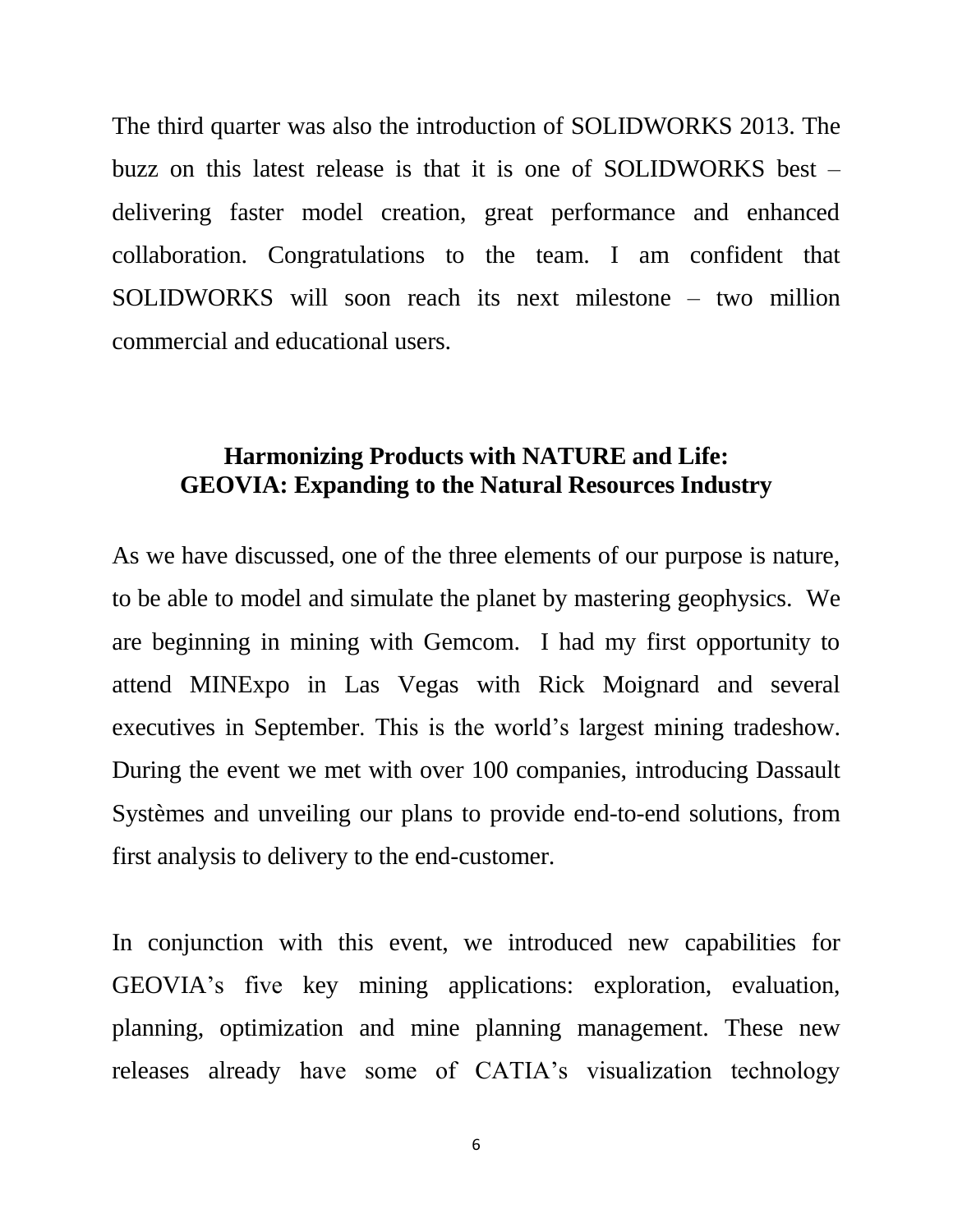embedded in them. And we anticipate quickly leveraging our modeling and simulation technologies, as well as ENOVIA's capabilities in project management, asset management, compliance and collaboration, with Gemcom's technologies to bring further value to the mining industry.

### **Improving the Real World with Realistic Simulation**

Moving to life, we touch it in many ways, in design and simulation of medical devices with our software, and in molecule simulation. One of the projects we are involved in is with Brown University in Providence, Rhode Island, where SIMULIA is headquartered. We are able to model the potential impact to the brain from physical interactions − in order to determine the possibility of traumatic brain injury and then assess, for example, how various types of sports safety equipment could prevent these injuries among other applications.

### **2012, Launch of our Industry Solutions Experience Strategy**

As I mentioned earlier this year we unveiled our industry solution experiences strategy and since that time we have been introducing a number of solutions.

• Our Smart, Safe and Connected for Transportation and Mobility is a multi-brand solution including CATIA, SIMULIA, EXALEAD, Netvibes, ENOVIA and 3DSwYm;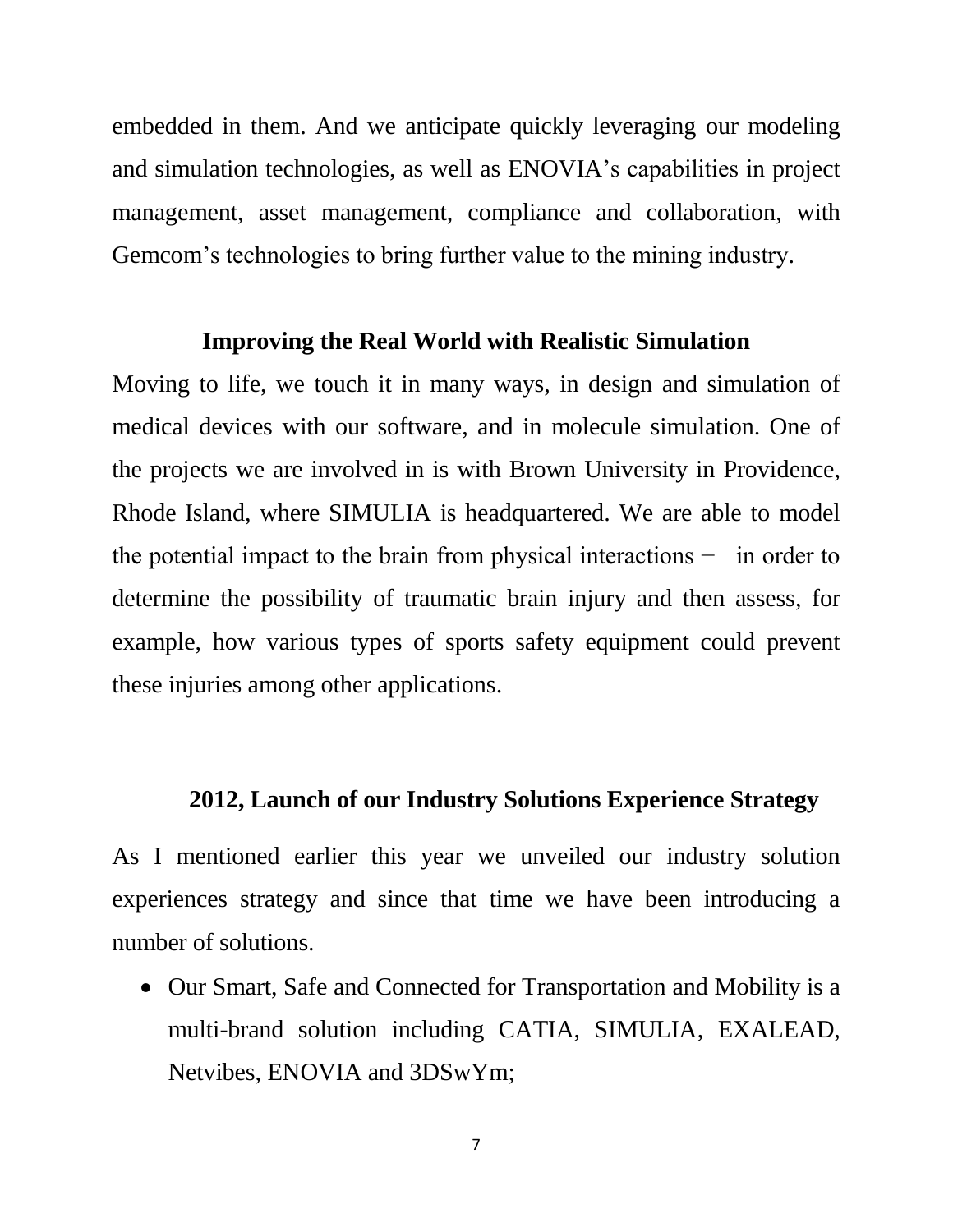- Our Perfect Shelf for Consumer Packaged Goods Retail combines together 3DVIA, ENOVIA and 3DSwYm;
- In AEC, our Optimized Plant Construction solution enables ontime and on-budget projects thanks to a multi-brand solution of 3DVIA, DELMIA and ENOVIA;

And there are more industry solutions experiences to come.

These offers help companies take full value from our brands in a very easy manner as we do all the work for them to bring together a powerful solution but one that is easy to deploy and use with visible reduction in implementation time and expense. Importantly, they enable companies to bring together product, process and end-consumer experiences.

Let me turn the call to Thibault now.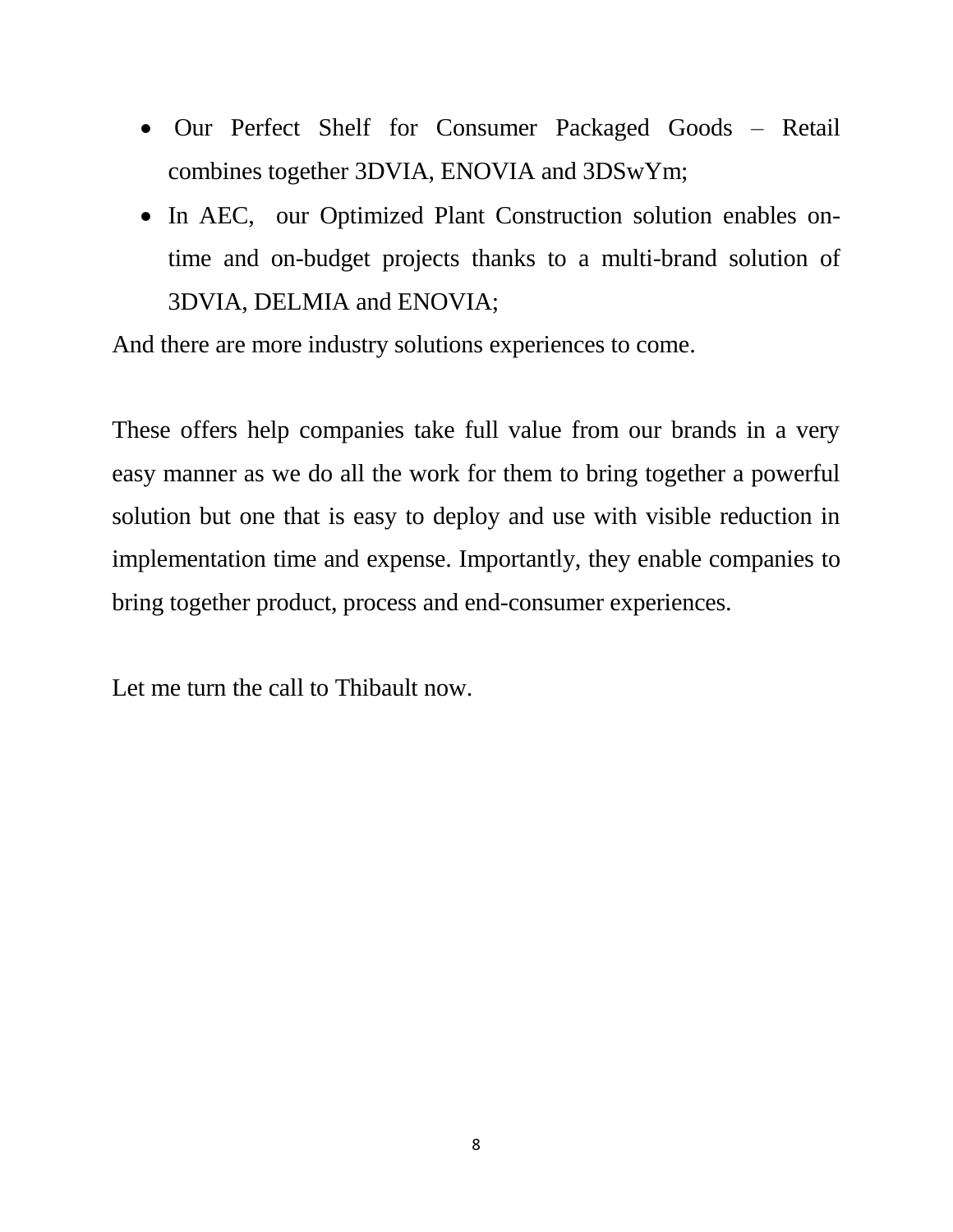## **Thibault de Tersant Senior EVP and CFO**

Good afternoon and good morning to all of you.

# **IFRS/non-IFRS Differences and Constant Currency Revenue Growth Comparisons**

My comments today are based upon our non-IFRS financial results. In our press release tables you can find the reconciliation of our non-IFRS to IFRS data.

In addition, revenue growth rates are stated in constant currencies.

# **Summary Highlights: Third Quarter and Year-to-date**

All in all we had a solid third quarter with a good evolution of revenue, earnings and operating margin.

- Revenue increased 10% in constant currencies.
- Non-IFRS earnings per share increased 16% and our non-IFRS operating margin expanded 60 basis points. And the growth in EPS is after a 200 basis point increase in our effective tax rate as well as higher taxes more broadly in different categories of our expenses.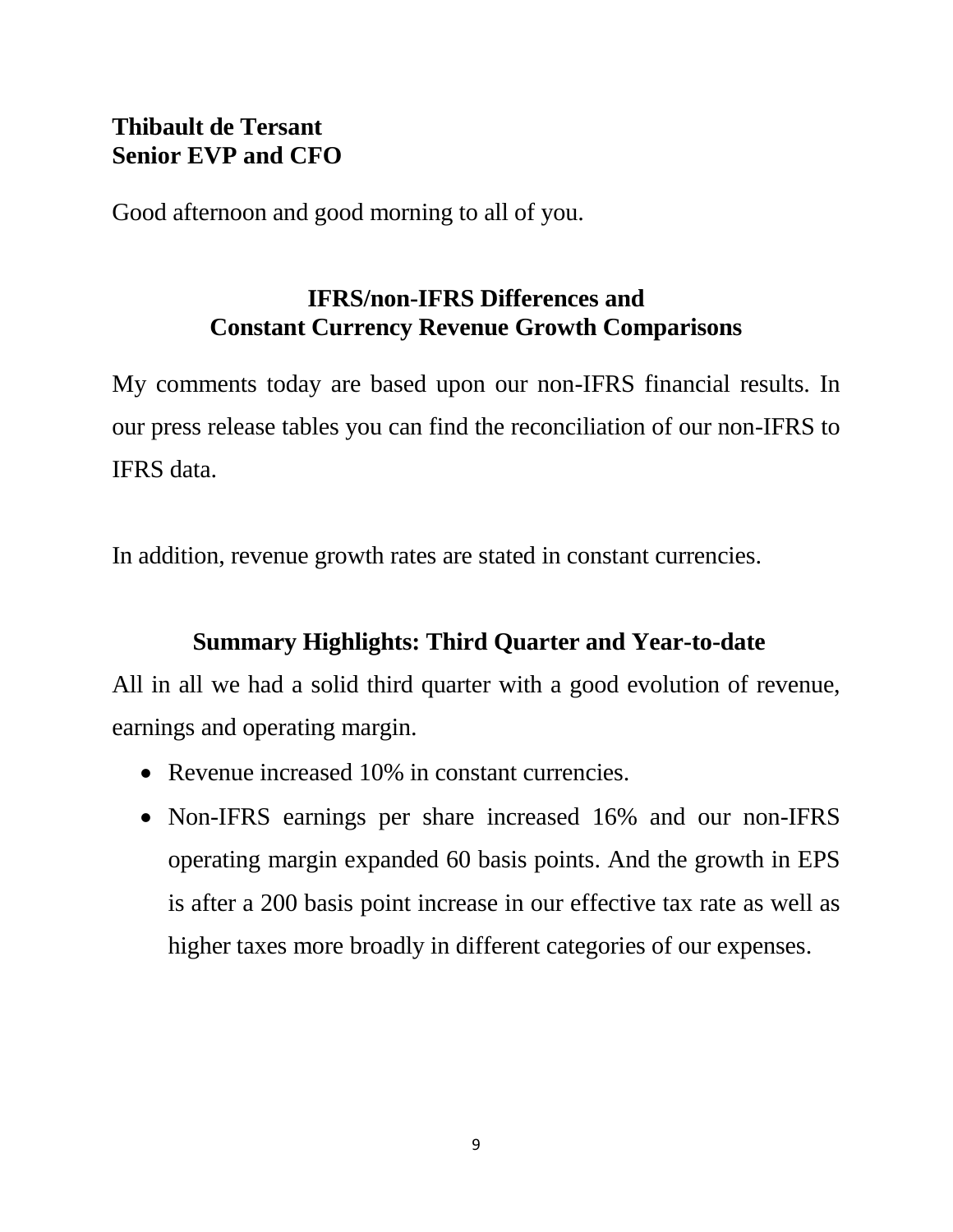Excluding currency effects, revenue results in the third quarter were at the high end of our guidance, illustrating our cautious but realistic assessment of the quarter.

As a reminder our third quarter results include the acquisition of Gemcom, and the divestiture of Transcat PLM, one of our business partner operations. Excluding these changes to the scope, software revenue increased about 8% in constant currencies.

Similar to last quarter the new business dynamic is evident in the growth of our new licenses revenue as well as rental revenue growth.

We are investing in our businesses, adding people in research and development, marketing and industry solutions among key areas. The average headcount increased about 6% compared to last year.

At the same time, we have been able to expand our operating margin, showing the continued progress we are making in our business operations.

Turning to our cash flow and balance sheet we had a strong increase in net operating cash flow of 23% year to date and we are seeing an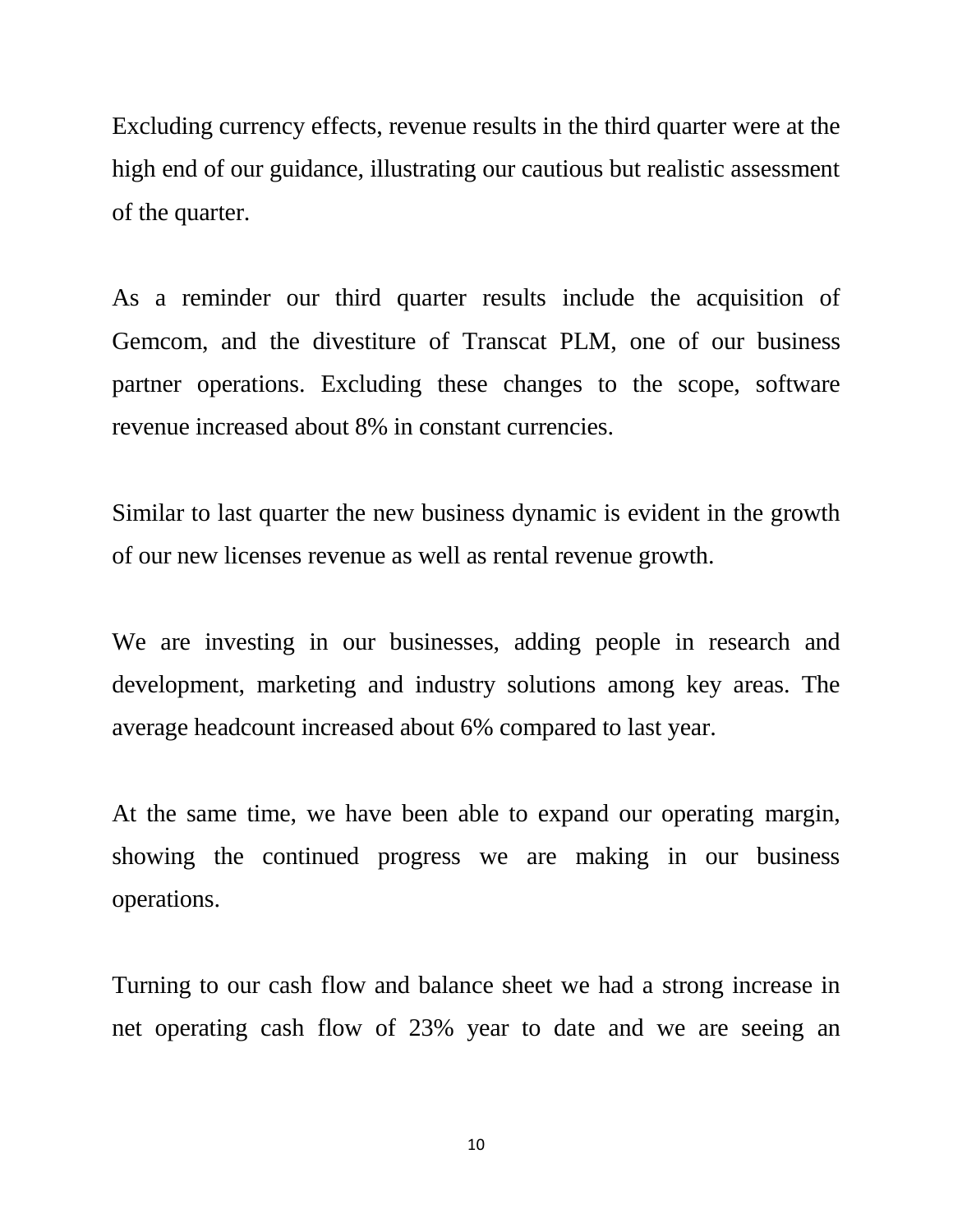improvement in our receivables management as demonstrated by our DSOs trends.

Now, let me share some details.

### **Software Revenue Review**

In the third quarter, new licenses revenue increased 10% in constant currencies, with double-digit growth in both the Americas and Asia. Rental revenue also had a good dynamic increasing 14% with several of our brands contributing to this growth.

On a year-to-date basis, new licenses revenue was up 12%, with a good level of contributions from all three regions led by Asia. Rental revenue was higher by about 15% for the first nine months of the year.

As we had been anticipating, softening of the macro environment was evident this quarter and showed up with SOLIDWORKS. Overall SOLIDWORKS reported software revenue growth of 9%. However, new seats licensed were much lower at 2% growth in the quarter versus 13% in the First Half. The change in activity was visible across our three geographic reporting regions. While volume was down, pricing was relatively stable, lower by about 1% or so in constant currencies year-todate.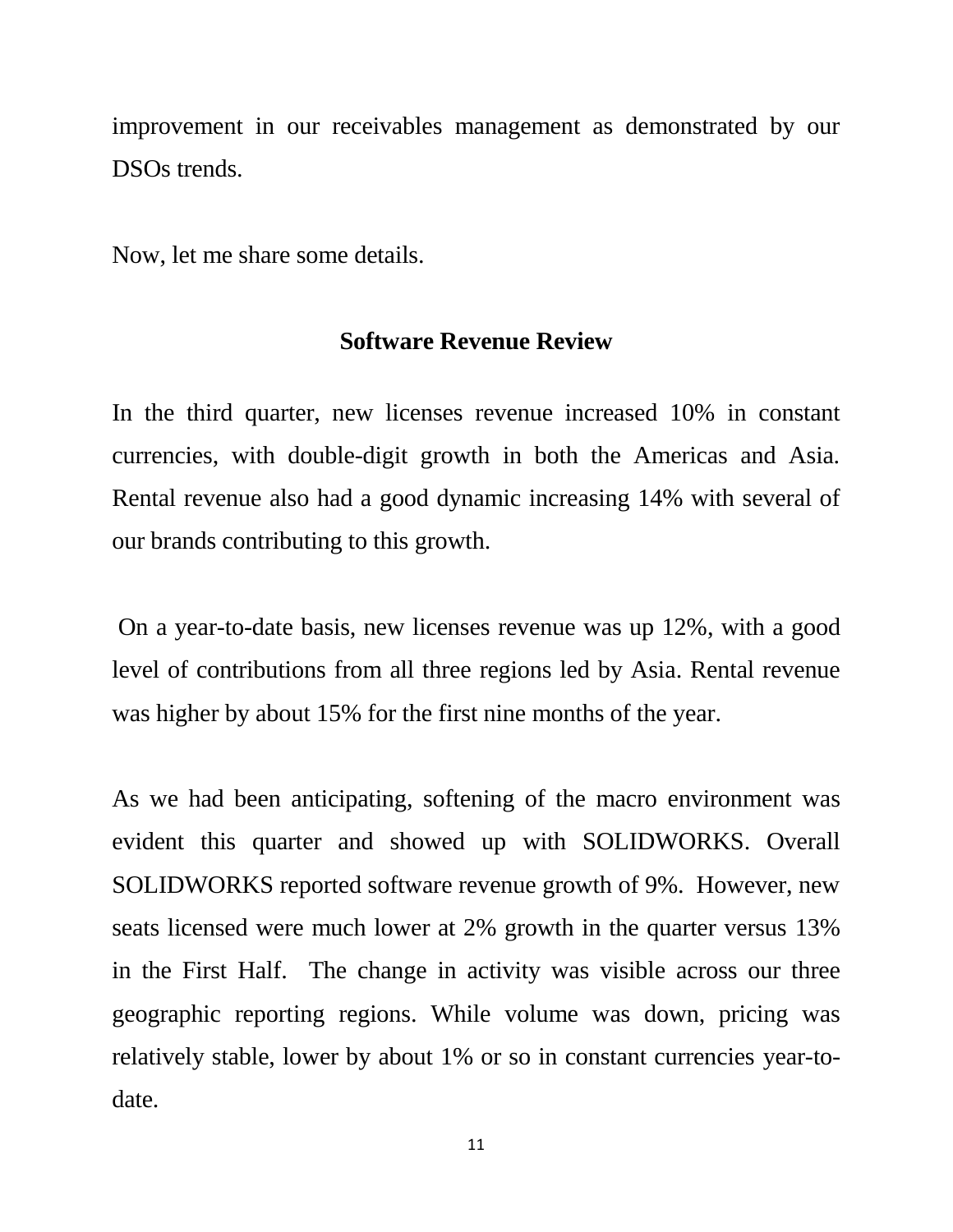#### **Recurring Software Revenue**

We have had a very good evolution of recurring software revenue this year − up 10% in the third quarter and 9% year-to-date. And the performance was relatively consistent across our three regions.

Maintenance growth has been fueled by the good level of increase in new licenses revenue. In addition, we continue to see stable maintenance renewal rates which remain pretty high on an historical basis. And as I indicated our rental revenue growth was also quite healthy.

### **Regional Review**

Turning to a regional review, Asia continued its trajectory of good performance, with its revenues increasing 16% in the quarter and 13% year-to-date. Asia is benefiting from both a more dynamic Japan compared to 2011 and growth across several countries, led by China. In addition, we did see a better quarter in India after a weak Q2. Just as a reminder, the largest portion of Gemcom's revenue originates in Asia.

Looking at higher growth countries globally for just a moment, the growth was 20% in the third quarter. Again all my comments on revenue growth are in constant currencies.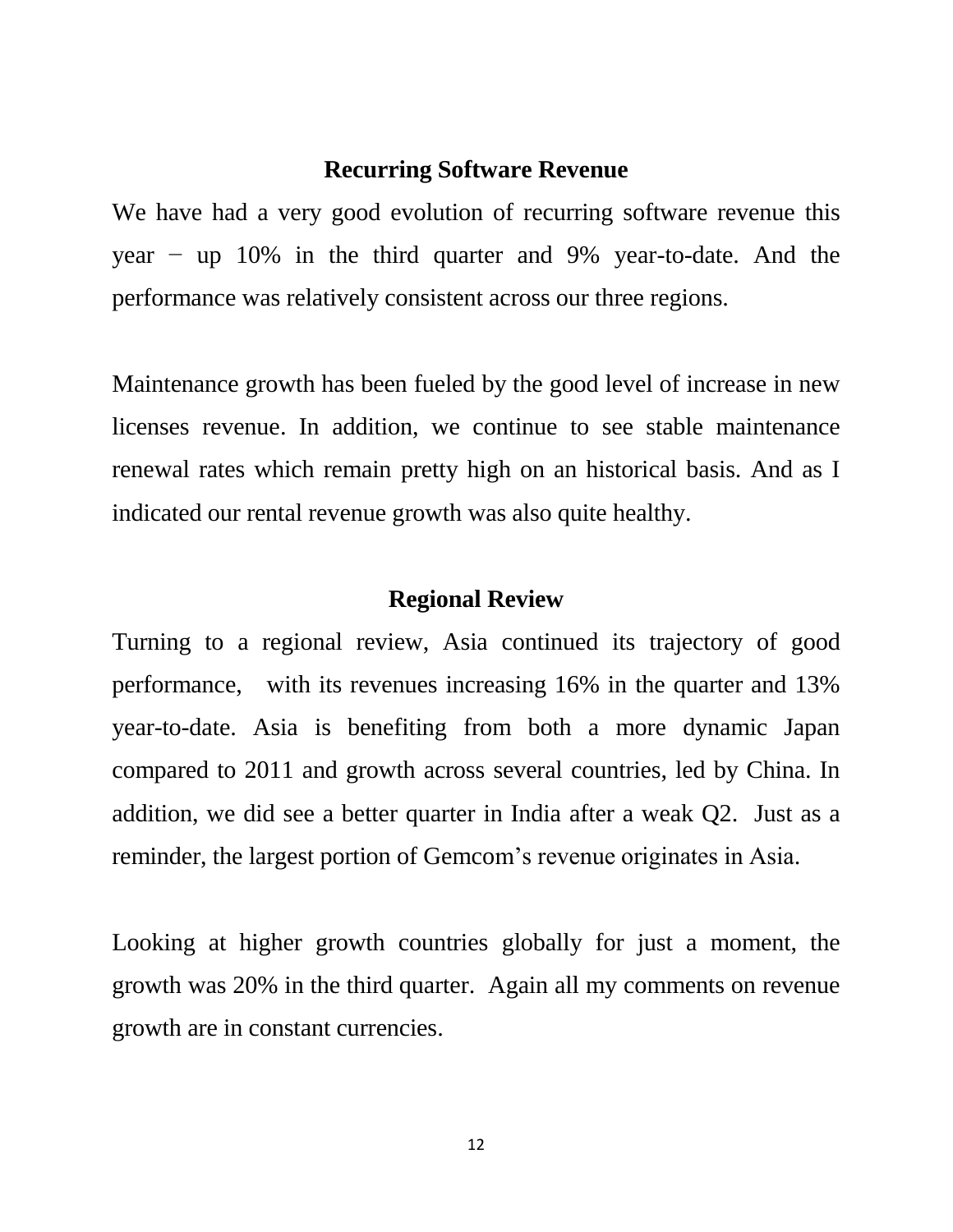In the Americas, we are on a better trend but a sustainable improvement here can take time, so I anticipate that the results may still be uneven from one quarter to another for some period of time. Software revenue was up 15% in the quarter, with services bringing the total revenue growth rate to 13%. A number of brands contributed to the growth. Yearto-date, revenue in the Americas is higher by 7%.

As you know Europe has had strong growth for several years and for a number of quarters. Looking at the growth in the quarter of 3%, in part it reflects the strong year-ago comparison, but we also saw some softness in different regional markets, most notably Southern Europe. Russia had a good quarter. Year-to-date Europe is up 10%, so very good results certainly given the well-known issues European governments are dealing with.

### **Service Revenue and Margin**

Turning to service and other revenue it is up 9% for both the quarter and year-to-date.

On services, I would like to point out that we are seeing an improvement in our services margin. Looking at the year-to-date progression, there is a positive shift of about 13 points from a negative gross margin last year to about 4% year-to-date.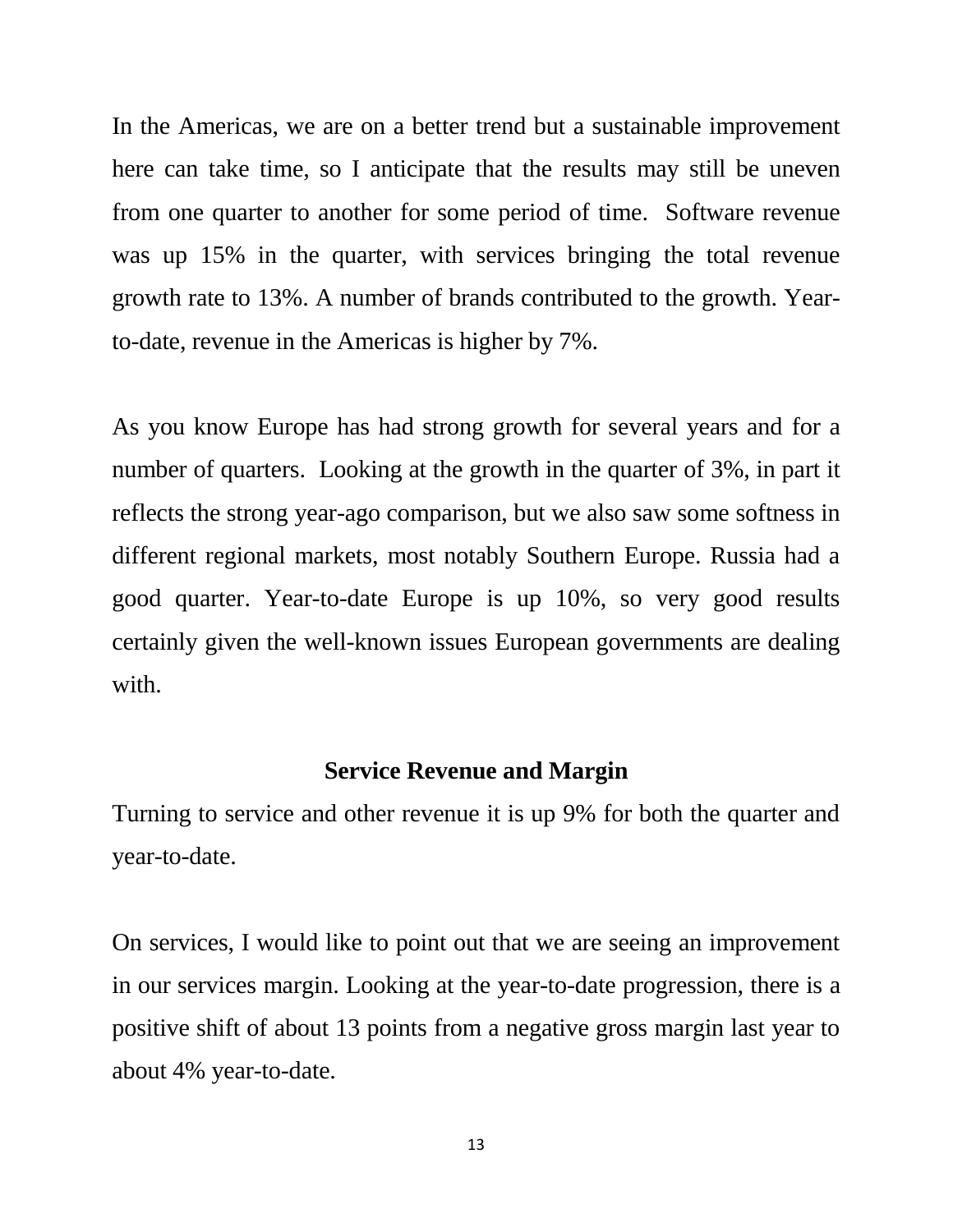### **Operating Expenses**

Turning to our operating expenses, the increases are principally tracking the growth in employees and year-to-date also higher marketing investments. We added over 430 people with the Gemcom acquisition.

### **Cash Flow and Balance Sheet**

Looking briefly at our cash flow and balance sheet statements:

- Net operating cash flow is up 23% year-to-date to  $\epsilon$ 469 million, so a very healthy increase coming from net income and working capital with a very positive evolution of our non-cash P&L items.
- DSOs came in at 64 days, a nice metric as we continue to work on improving our receivables collections.
- Unearned revenues totaled  $\epsilon$ 502 million, representing an increase of 10% year to date, and excluding a small currency effect, increased probably 8% to 9%. Quarter to quarter variations reflected normal seasonality and a steep increase in unearned revenues in the former quarters.
- And our change in cash during the quarter reflected the completion of the Gemcom acquisition with total cash expended of about  $\epsilon$ 280 million.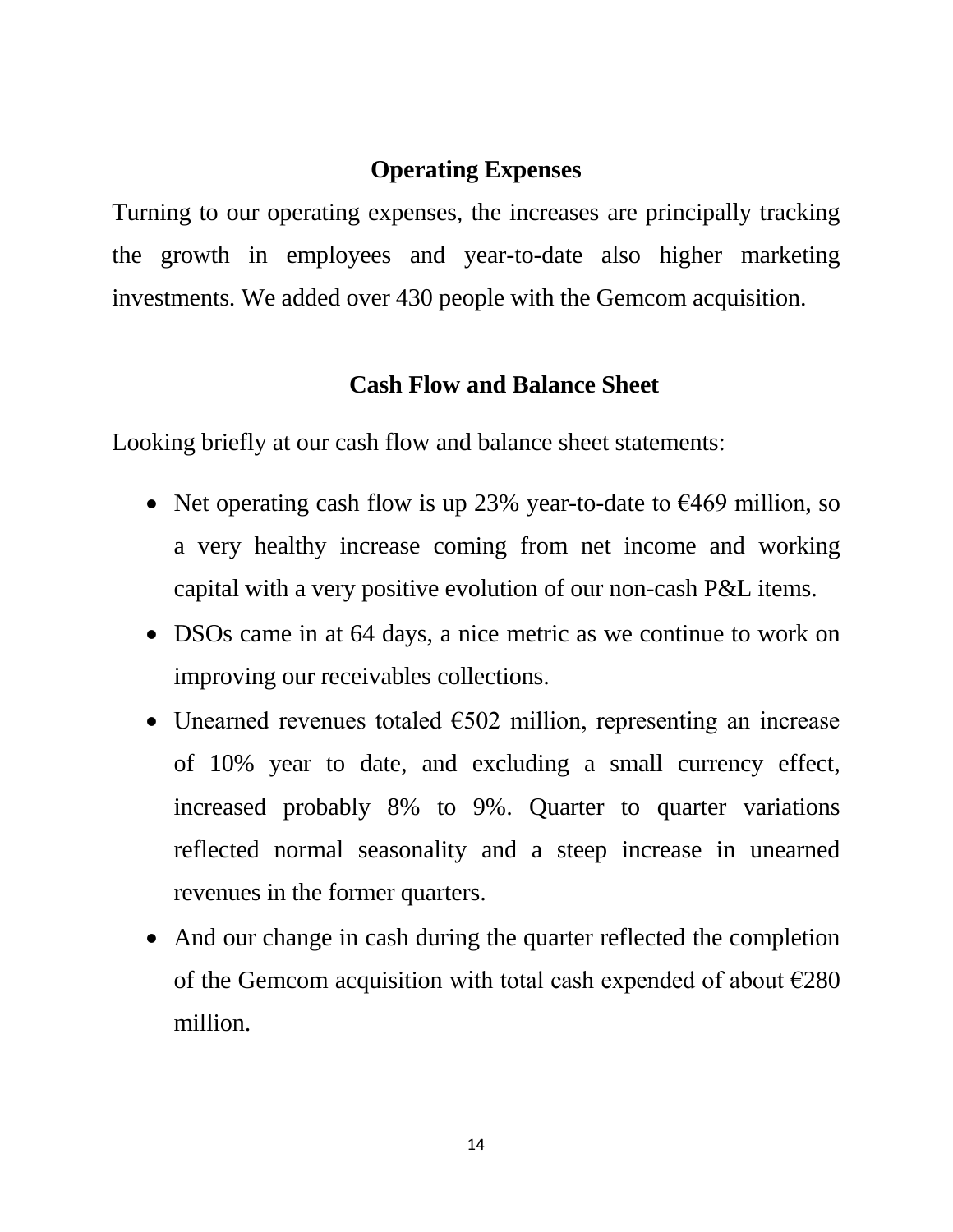## **2012 Financial Objectives**

Now, let me spend a few minutes on our 2012 financial objectives. As we indicated in our earnings press release we are raising our full year guidance to reflect the third quarter over-performance and also currency fluctuations, as well as an improved view of our fourth quarter, particularly with respect to new licenses revenue. We are leaving unchanged our prior currency exchange rate assumptions for Q4.

- From a revenue perspective, we are increasing our expected revenue growth rate to a range of 9 to 10% in constant currencies from 8 to 9% formerly;
- For earnings per share, we are increasing the growth range to 13 to 15%;
- And with respect to our operating margin, we are targeting 31.4%, which would represent operating margin growth of about 100 basis points compared to 2011. These figures as a reminder are all non-IFRS.

We have provided a bridge in our quarterly presentation, but essentially we are moving the mid-point of our 2012 revenue range by €25 million: of which  $\epsilon$ 15 million is coming from currency and about  $\epsilon$ 10 million from activity, split evenly between Q3 and Q4. So for the full year, this leads to a revenue range of  $\epsilon$ 2.02 to  $\epsilon$ 2.03 billion.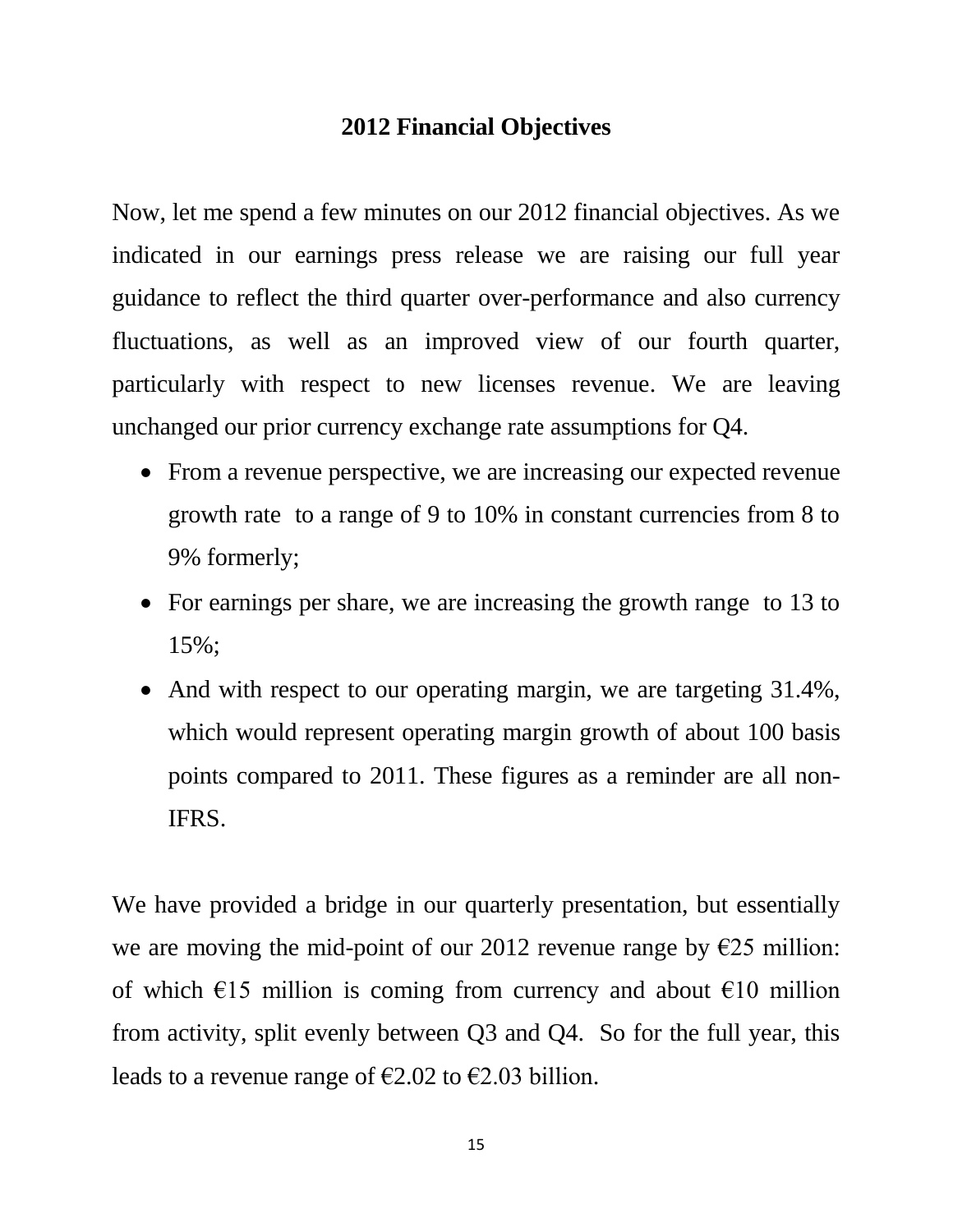As we mentioned last quarter Gemcom's contribution to revenue this year is expected to be about  $\epsilon$ 35 million on a non-IFRS basis. We have done a preliminary purchase accounting acquisition review and have estimated deferred revenue write-downs of about  $E10$  million for 2012, with the  $\epsilon$ 5.5 million recorded in Q3 and a similar level in Q4. The preliminary analysis is subject to final confirmation in the fourth quarter.

With respect to earnings, we are increasing the mid-point of the range by 8 cents with essentially 7 cents from activity. We estimate about 3 cents from currency is virtually all offset by a higher tax rate and share count. I would assume a share count of 125.8 million.

So for the fourth quarter, we are estimating revenue growth of 6 to 8% in constant currencies, operating margin of 34 to 35% and earnings per share of about 95 cents to 1 euro, representing growth between 9 to 15%. We anticipate a lower contribution from services year over year, so our guidance implies a software revenue increase of about 8 to 10%, so this high end is quite similar to the third quarter. (All revenue figures in constant currencies.)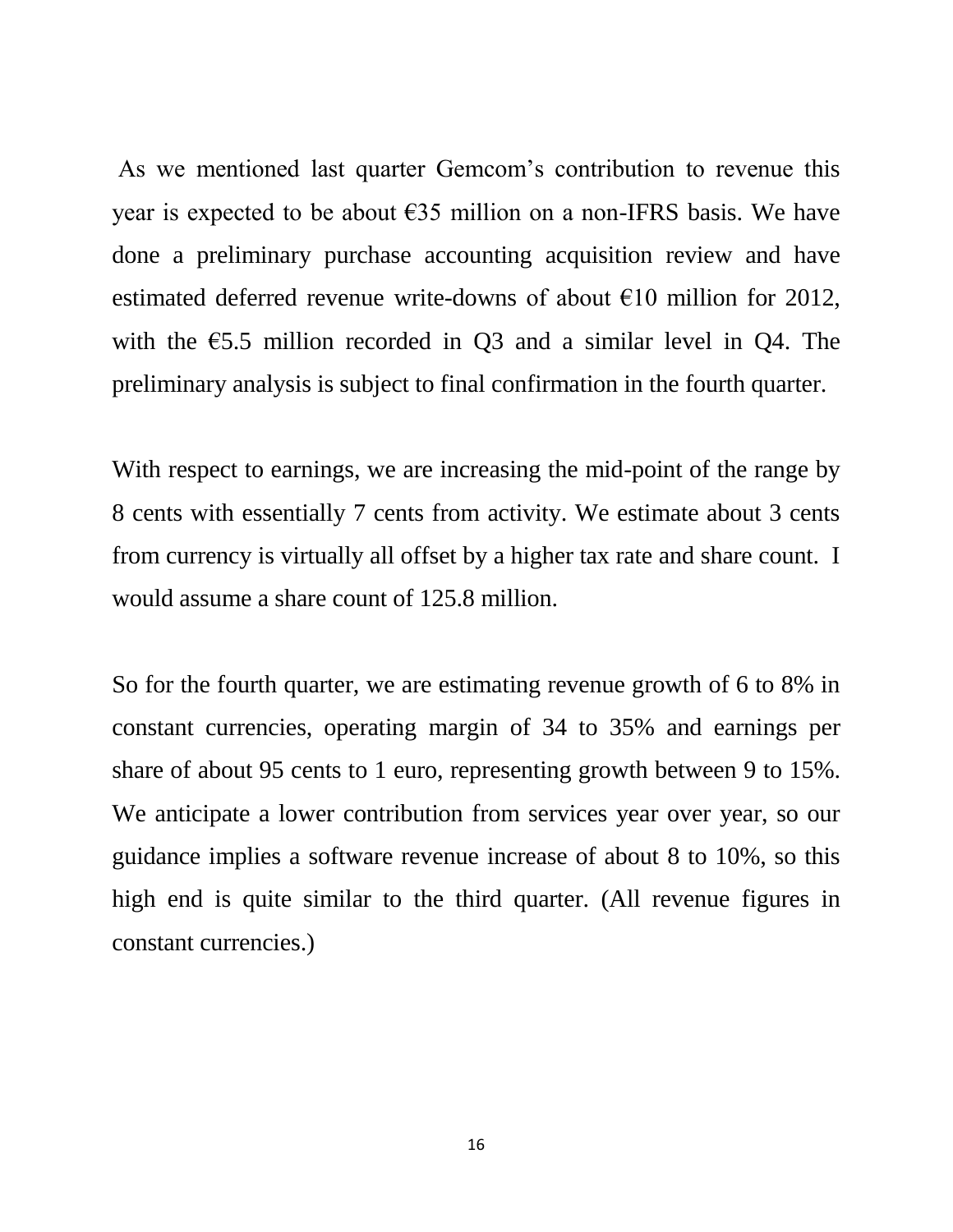From a currency exchange rate perspective, our fourth quarter assumes a US dollar exchange rate of  $\epsilon$ 1.30 per euro and 110.0 yen per euro. For the full year, these figures are  $\epsilon$ 1.29 per euro and 104 yen per euro.

Let me turn the call back to Bernard now.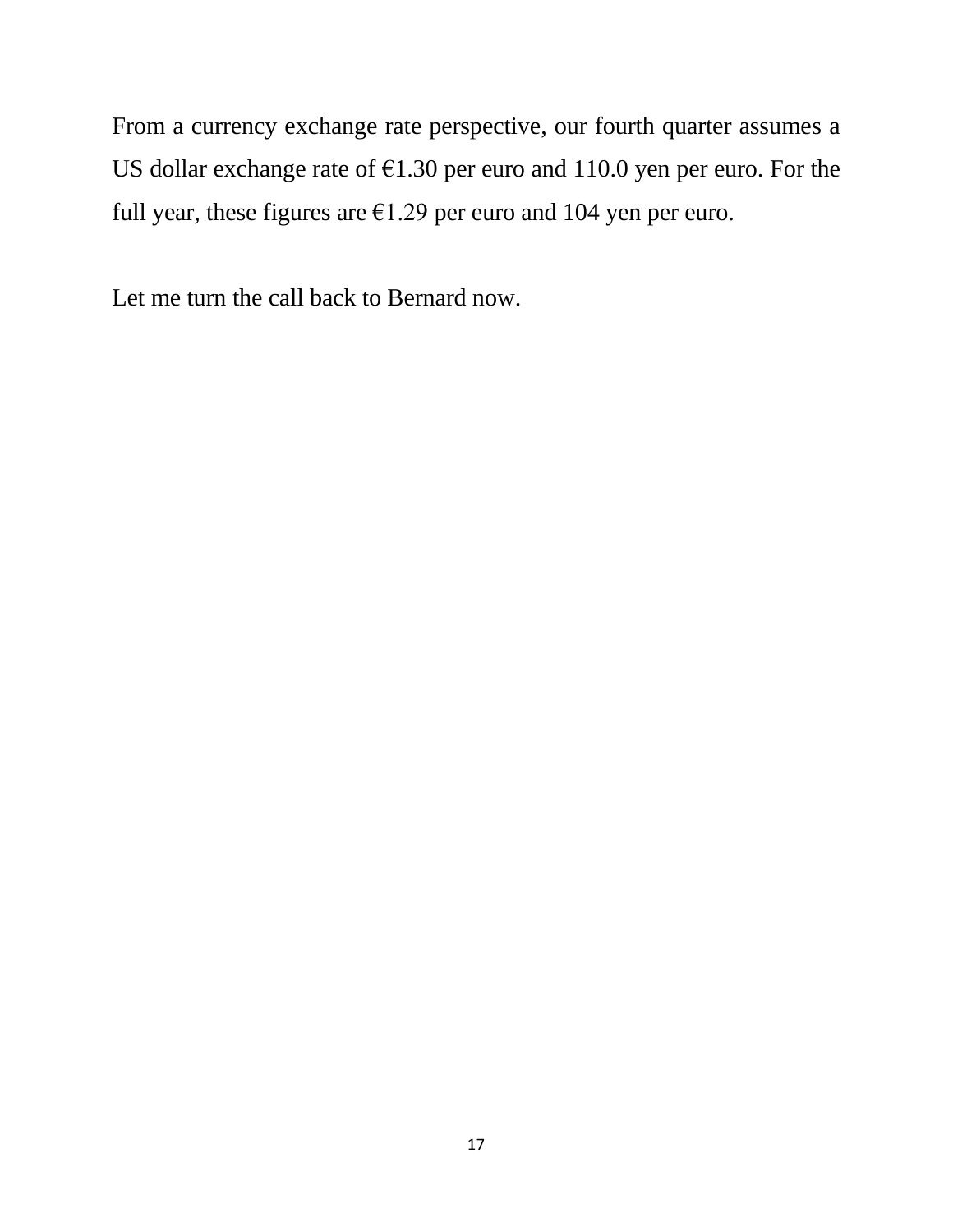## **Bernard Charles President and CEO**

Thank you, Thibault.

#### **Summary**

During 2012 we have been carefully investing in our businesses, adding people in research and development, marketing and industry solutions among key areas. In fact, in September we crossed the 10,000 employee milestone. We have an enormous talent focused on helping drive our purpose of sustainable innovation harmonizing product, nature and life. And this talent extends to our large network of partners which we are continuing to grow in 2012 and 2013.

We were pleased to have our focus on innovation recognized by Forbes Magazine where we were listed 40 among the top 100 most innovative global companies. Among software companies we were ranked fourth.

As we discussed, 2012 is the launch of our Industry Solution Experiences. While we are just at the beginning, we believe our focus on addressing our customers' most critical processes and doing so by combining together the appropriate functionalities and technologies of our different brands will bring them significant value in simplification, enterprise integration and return on investment.